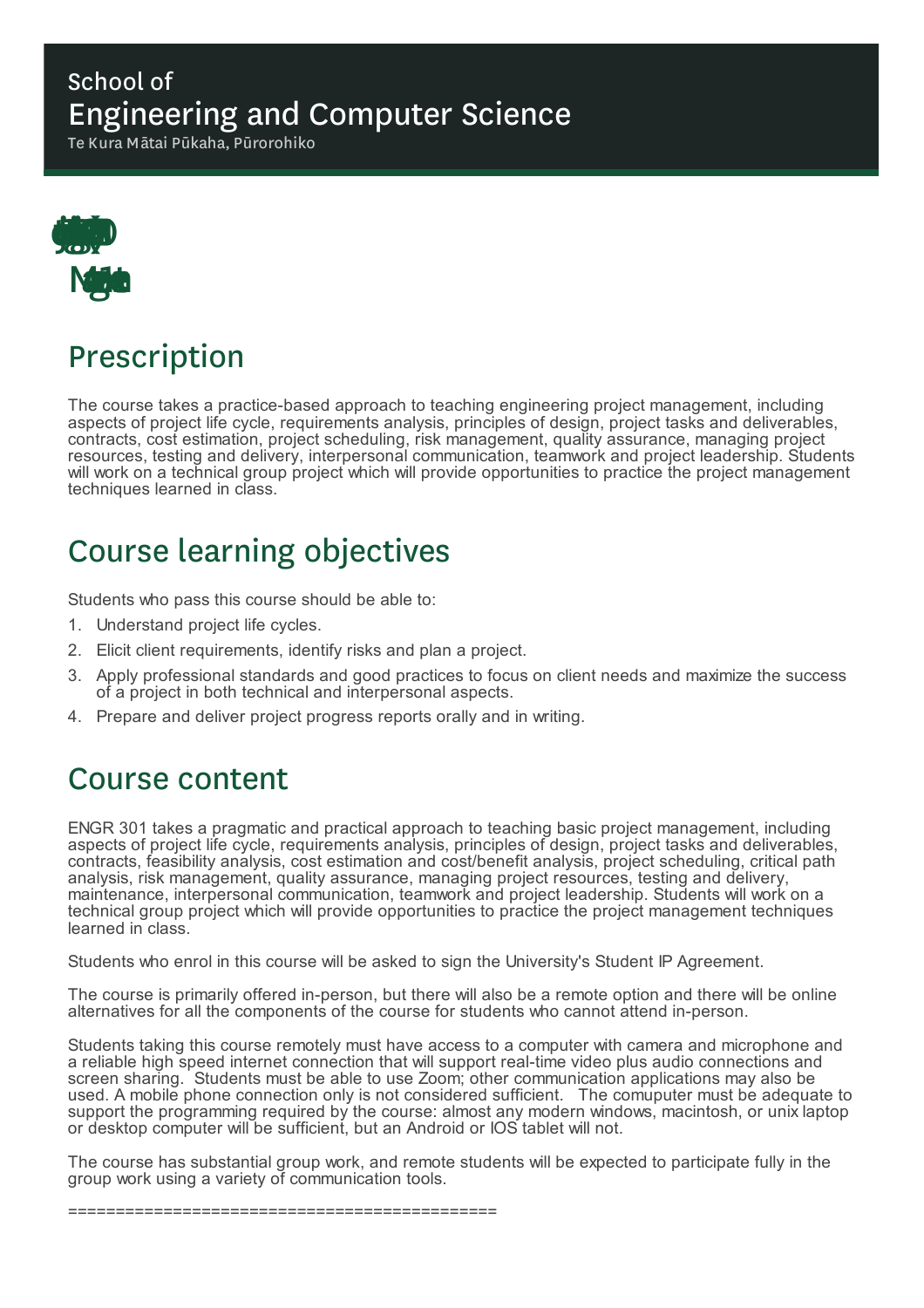# Withdrawal from Course

Withdrawal dates and process: https://www.wgtn.ac.nz/students/study/course-additions-withdrawals

### Lecturers

### Prof Winston Seah (Coordinator)

winston.seah@vuw.ac.nz 04 887 3875

AM 416 Alan Macdiarmid Building, Gate 7, Kelburn Parade, Kelburn

### Dr Jim Hinkley

jim.hinkley@vuw.ac.nz 04 463 5515 AM 227 Alan Macdiarmid Building, Gate 7, Kelburn Parade, Kelburn

Kevin Shedlock

kevin.shedlock@vuw.ac.nz

# Teaching Format

This course will be offered in-person and online. For students in Wellington, there will be a combination of in-person components and web/internet based resources. It will also be possible to take the course entirely online for those who cannot attend on campus, with all the components provided in-person also made available online.

During the trimester there will typically be two lectures and one tutorial per week.

### Student feedback

Student feedback on University courses may be found at: www.cad.vuw.ac.nz/feedback/feedback\_display.php

### Dates (trimester, teaching & break dates)

- Teaching: 28 February 2022 03 June 2022
- Break: 11 April 2022 24 April 2022  $\blacksquare$
- Study period: 06 June 2022 09 June 2022 É
- Exam period: 10 June 2022 25 June 2022

### Class Times and Room Numbers

**28 February 2022 - 13 March 2022**

**Tuesday** 12:00 - 12:50 – LT303, New Kirk, Kelburn

**28 February 2022 - 10 April 2022**

- **Thursday** 12:00 12:50 LT102, Maclaurin, Kelburn
- **Friday** 11:00 11:50 LT104, Hugh Mackenzie, Kelburn

**14 March 2022 - 10 April 2022**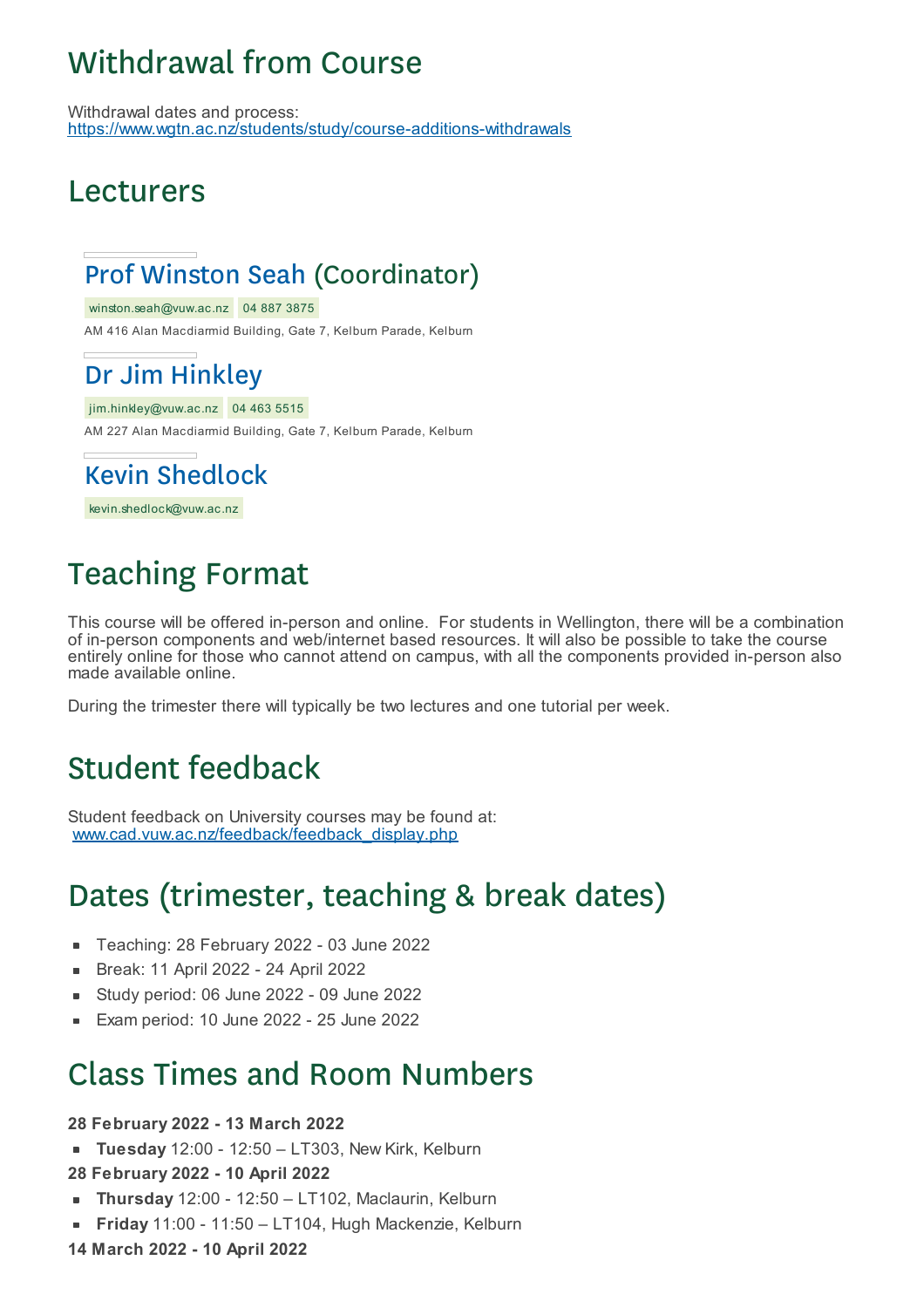- **Tuesday** 12:00 12:50 LT104, Hugh Mackenzie, Kelburn  $\blacksquare$ **25 April 2022 - 05 June 2022**
- **Tuesday** 12:00 12:50 LT104, Hugh Mackenzie, Kelburn
- **Thursday** 12:00 12:50 LT102, Maclaurin, Kelburn
- **Friday** 11:00 11:50 LT104, Hugh Mackenzie, Kelburn  $\blacksquare$

# Other Classes

There are regularly scheduled laboratories for ENGR 301. Student teams are expected to select mutually agreeable laboratory periods for team work and meetings, and also to arrange regular meetings with project clients.

# Set Texts and Recommended Readings

### Required

There are no required texts for this offering.

#### Recommended

*An Introduction to Project Management, Fifth Edition* Kathy Schwalbe Library Call Number: HD69 P75 S392 2016 (2 copies available).

### Mandatory Course Requirements

In addition to achieving an overall pass mark of at least 50%, students must:

- contribute in good faith to both the management and the technical work of the team project, as evidenced by regular interaction with the project repository and keeping the commitments agreed in the team contract.
- **nust be registered as a group member for the group project.**

*If you believe that exceptional circumstances may prevent you from meeting the mandatory course requirements, contact the Course Coordinator for advice as soon as possible.*

### Assessment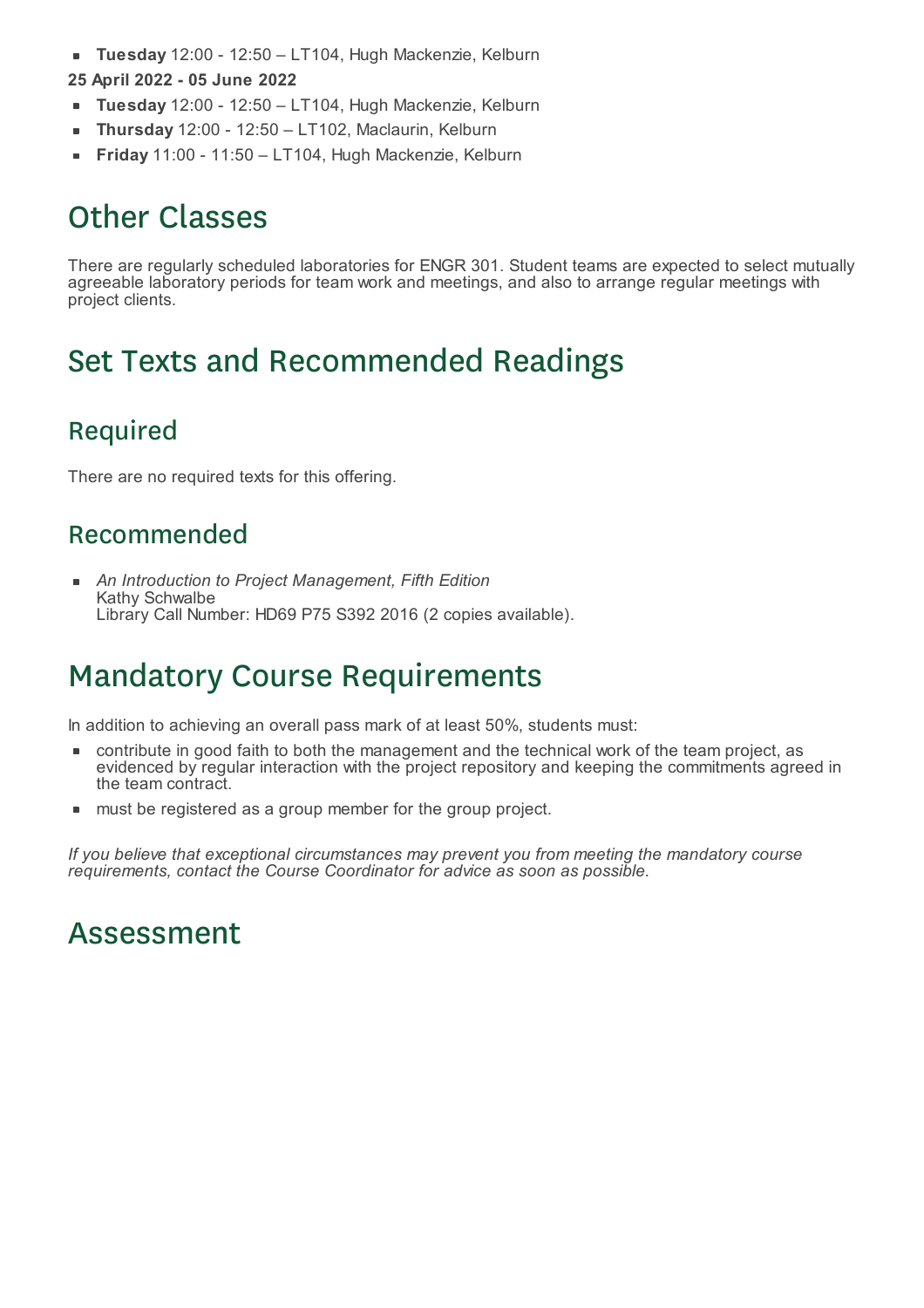| <b>Assessment Item</b>                                    | <b>Due Date or Test Date</b>         | CLO(s)             | <b>Percentage</b> |
|-----------------------------------------------------------|--------------------------------------|--------------------|-------------------|
| <b>Project Requirements (group</b><br>assessment)         | 22/04/2022                           | CLO:<br>1, 2, 3, 4 | 15%               |
| Project Architecture and Design (group<br>assessment)     | 20/05/2022                           | CLO:<br>1, 2, 3, 4 | 15%               |
| <b>Individual Structured Report</b>                       | 03/06/2022                           | CLO:<br>1,2,3,4    | <b>20%</b>        |
| Individual Performance Review<br>Assessment               | <b>Weeks 3-12</b>                    | CLO:<br>1, 2, 3, 4 | 40%               |
| <b>Group Presentation</b><br>(5% group and 5% individual) | Assessment Period (Week<br>$13 - 15$ | CLO:<br>1, 2, 3, 4 | 10%               |

#### Penalties

Late submissions will be subject to a penalty of 10% per day for 4 days. No work will be accepted after this unless previously arranged with the Course Coordinator.

Students working on an assessment item who violate the terms of the Student IP Agreement (eg, by not keeping confidential information confidential) may may be subject to a penalty up to and including forfeit of all marks for that assessment item.

#### Extensions

Individual extensions will only be granted in exceptional personal circumstances, and requests should be made to the Course Coordinator before the assessment deadline whenever possible. Documentation (e.g. a medical certificate) may be required.

#### Submission & Return

Assignments and reports are to be submitted using the ECS online submission system, accessible through the course web pages. Marks and comments will be returned through the ECS marking system, also available through the course web pages.

#### Group Work

Individual assessment takes place in the context of group work involving a major project.

# **Workload**

The total workload for ENGR 301 is 150 hours. In order to maintain satisfactory progress in ENGR 301 you should plan to spend an average of 10 hours per week on this course. A plausible and approximate breakdown for these hours would be:

- Lectures: 3 hours.
- Project work, both technical and management: 7 hours.

# Teaching Plan

See https://ecs.wgtn.ac.nz/Courses/ENGR301\_2022T1/LectureSchedule